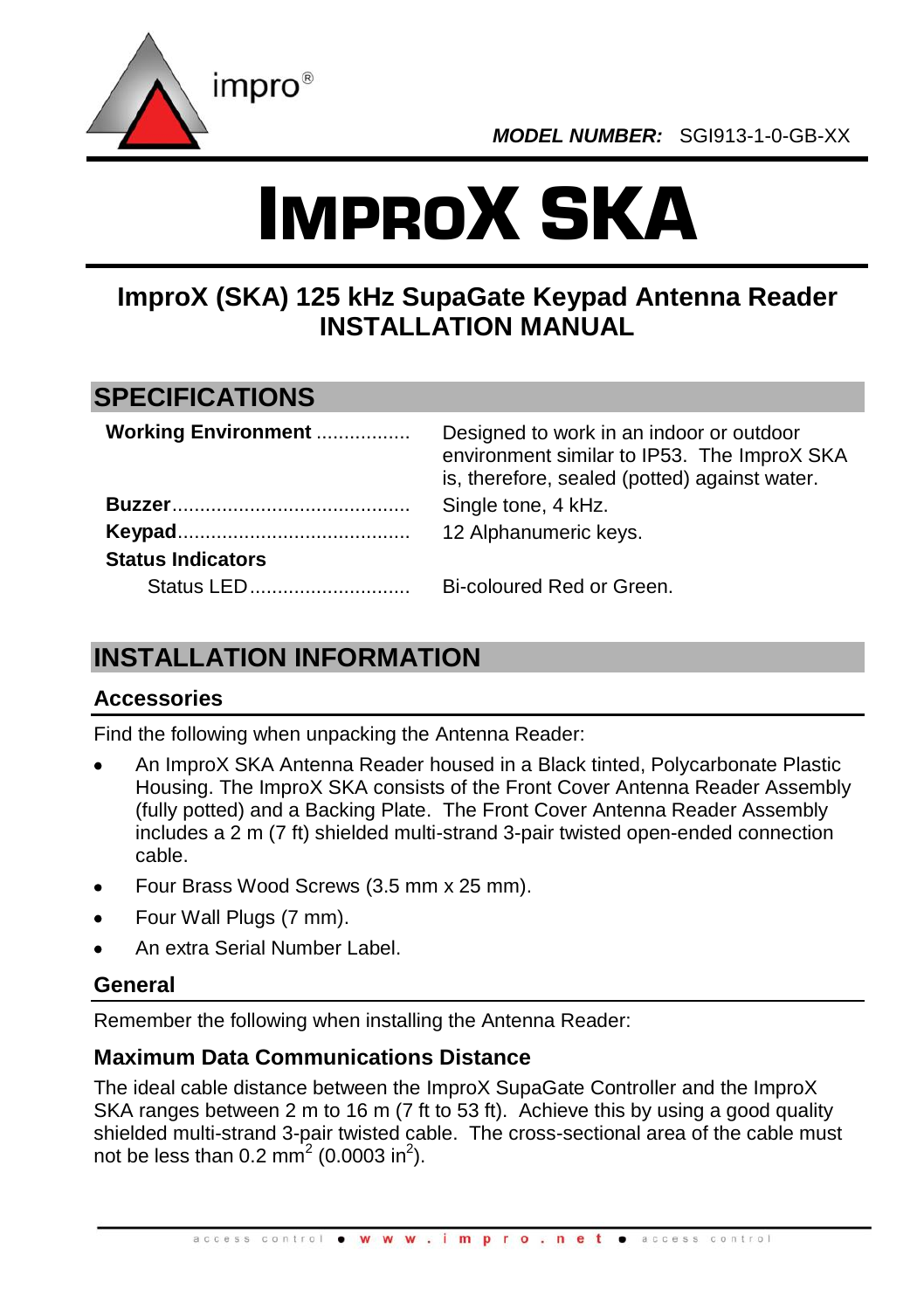#### **Cable Specifications**

The cable specifications should be similar to the following:

| <b>Conductor Resistance:</b> | $<$ 2 ohms.   |
|------------------------------|---------------|
| Capacitance, Core to Earth:  | $< 160$ pF/m. |
| Capacitance, Core to Core:   | $< 100$ pF/m. |

#### **Distance between Antenna Readers from DIFFERENT SupaGate Controllers**

To avoid mutual interference, install the Antenna Readers no closer than 500 mm (20 in) apart.

#### **Mounting the ImproX SKA**

#### **CAUTION: Once clipped together, separation of the Backing Plate and Front Cover is likely to cause damage to the Antenna Reader.**

Select the mounting position of the ImproX SKA, considering accessibility, routing of wires and visibility of the Status LED.

Secure the ImproX SKA to the mounting surface, using four suitable screws and wall plugs (supplied), nuts and bolts, rivets or double-sided adhesive tape.

**Blank Space**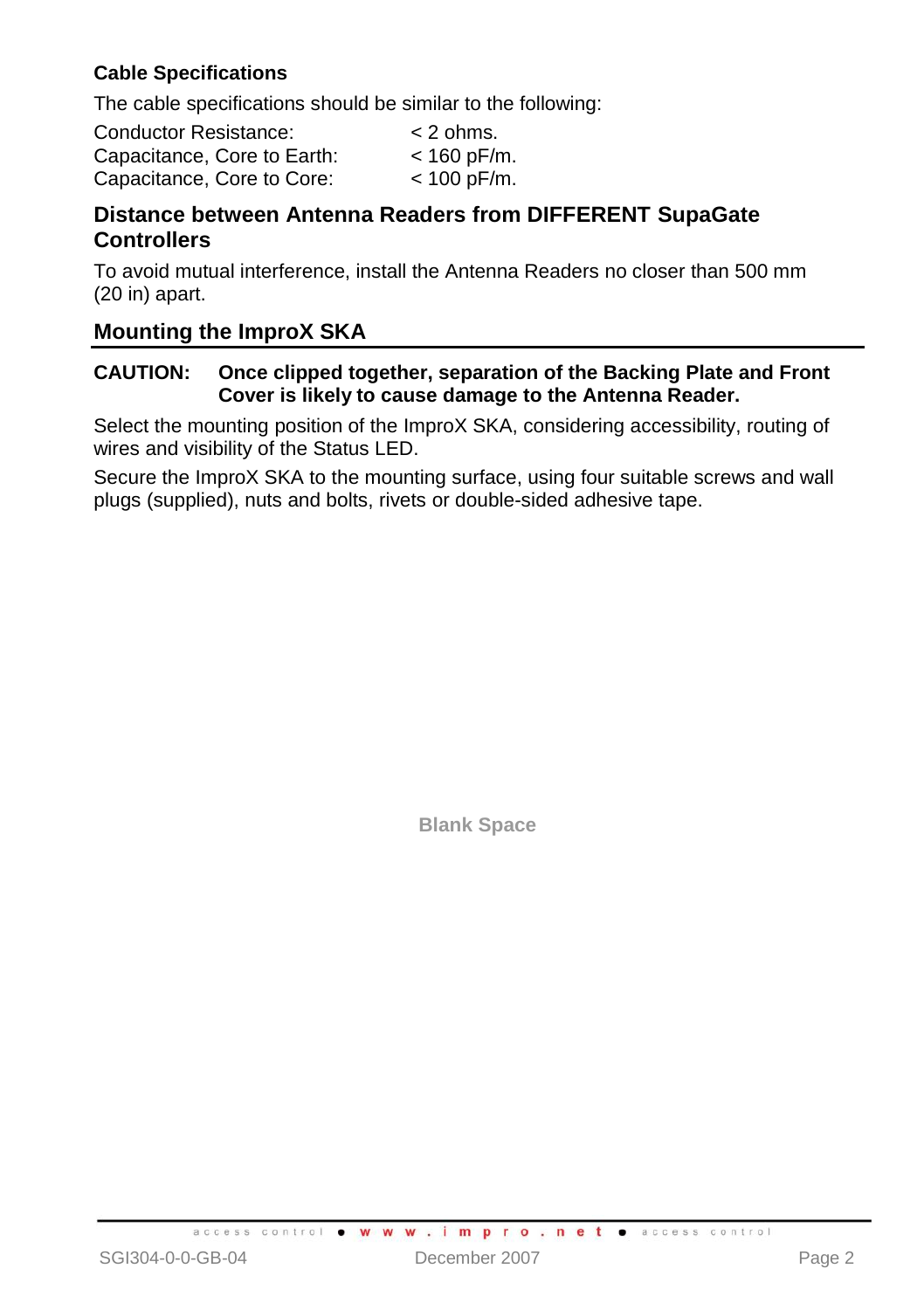#### **Connecting the ImproX SKA**

[Figure 1](#page-2-0) shows a detailed connection diagram for the ImproX SKA.

**CAUTION: The ImproX SKA only connects to the ImproX SupaGate range of Controllers. The ImproX SKA will NOT operate with the ImproX (TT) Twin Antenna Terminal, the ImproX (MfT) Multi-function Terminal or the ImproX IXP121 Controller.**



**Figure 1: Typical ImproX SKA Electrical Connections**

<span id="page-2-0"></span>*NOTE: On powering up, the Antenna Reader will produce a beep sound and the Status LED will illuminate solid Red.*